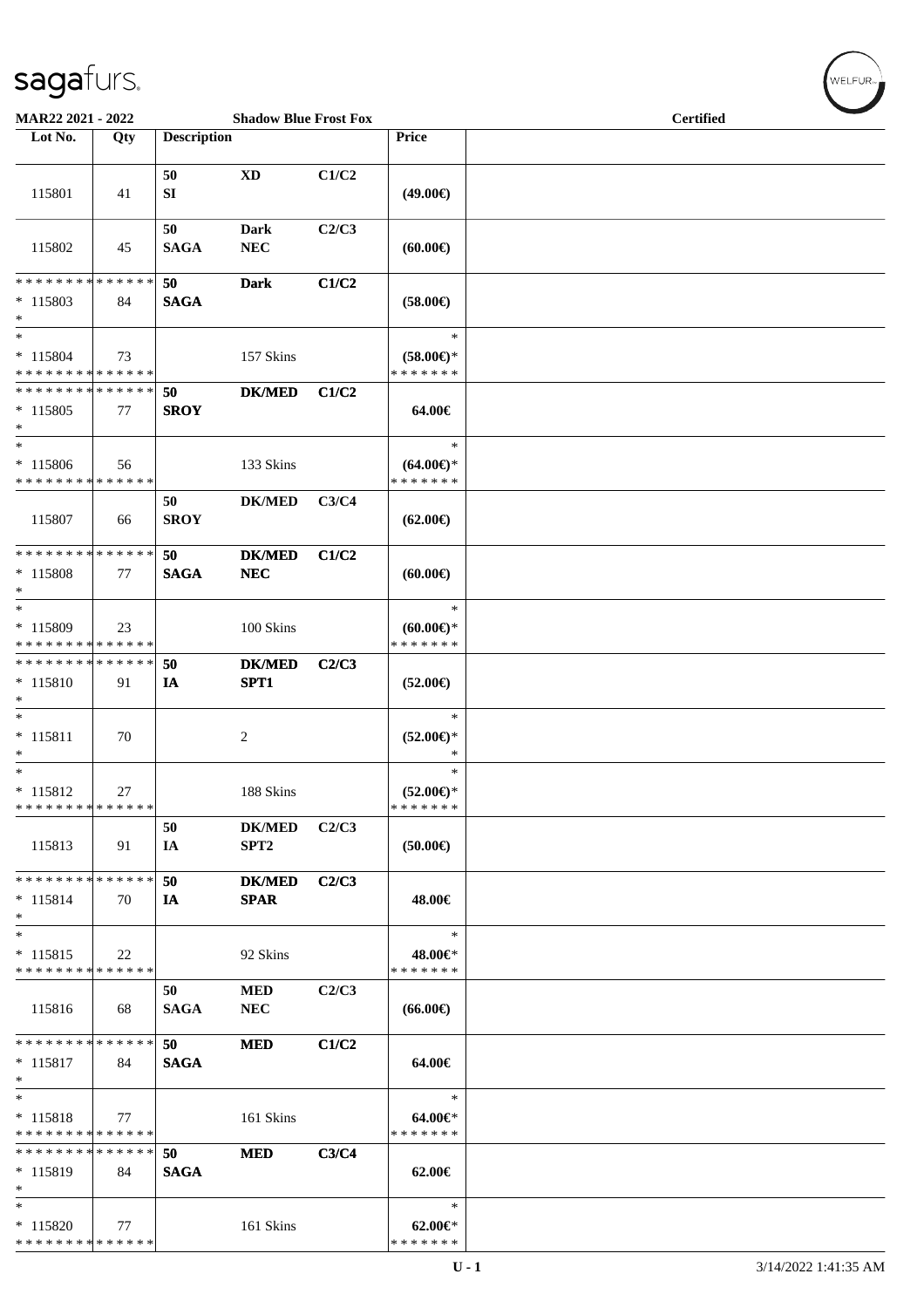| MAR22 2021 - 2022                                   |        |                    | <b>Shadow Blue Frost Fox</b>              |                |                                                | <b>Certified</b> |  |  |
|-----------------------------------------------------|--------|--------------------|-------------------------------------------|----------------|------------------------------------------------|------------------|--|--|
| Lot No.                                             | Qty    | <b>Description</b> |                                           |                | Price                                          |                  |  |  |
| 115821                                              | 77     | 50<br><b>SAGA</b>  | <b>MED</b><br><b>LGHT</b>                 | C <sub>2</sub> | 62.00€                                         |                  |  |  |
| 115822                                              | $78\,$ | 50<br><b>SAGA</b>  | $\bf MED$<br><b>LGHT</b>                  | C3/C4          | 54.00€                                         |                  |  |  |
| 115823                                              | 42     | 50<br><b>SAGA</b>  | <b>PALE</b>                               | C3             | 66.00€                                         |                  |  |  |
| 115824                                              | 41     | 50<br>$I\!\!A$     | <b>PALE</b><br>SPT2                       | C2/C3          | $(58.00\epsilon)$                              |                  |  |  |
| 115825                                              | 36     | 50<br>SI           | <b>PALE</b><br><b>LGHT</b>                | C1/C2          | 66.00€                                         |                  |  |  |
| 115826                                              | 57     | 50<br><b>SROY</b>  | PAL/XP                                    | C2/C3          | 68.00€                                         |                  |  |  |
| 115827                                              | 65     | 50<br><b>SAGA</b>  | PAL/XP<br>${\bf NEC}$                     | C2/C3          | 64.00€                                         |                  |  |  |
| 115828                                              | 27     | 50<br>IA           | PAL/XP<br>SPT1                            | C2/C3          | (60.00)                                        |                  |  |  |
| 115829                                              | 90     | $50\,$<br>$I\!\!A$ | PAL/XP<br>SPT2                            | C2/C3          | $(58.00\epsilon)$                              |                  |  |  |
| 115830                                              | 37     | 50<br>IA           | PAL/XP<br>$\pmb{\quad \text{SPAR} \quad}$ | C2/C3          | $(56.00\epsilon)$                              |                  |  |  |
| 115831                                              | 81     | 50<br>$I\!\!A$     | 2XP<br>SPT2                               | C2/C3          | $(58.00\epsilon)$                              |                  |  |  |
| 115832                                              | 94     | 40<br><b>SROY</b>  | <b>Dark</b>                               | C1             | $(54.00\in)$                                   |                  |  |  |
| * * * * * * * * * * * * * *<br>$*115833$<br>$*$     | 77     | 40<br><b>SROY</b>  | Dark                                      | C <sub>2</sub> | $(54.00\epsilon)$                              |                  |  |  |
| $\ast$<br>$* 115834$<br>* * * * * * * * * * * * * * | 22     |                    | 99 Skins                                  |                | $\ast$<br>$(54.00\epsilon)$ *<br>* * * * * * * |                  |  |  |
| * * * * * * * * * * * * * *<br>$*115835$<br>$*$     | 98     | 40<br><b>SAGA</b>  | <b>Dark</b>                               | C3/C4          | $(52.00\epsilon)$                              |                  |  |  |
| $\ast$<br>$* 115836$<br>* * * * * * * * * * * * * * | 64     |                    | 162 Skins                                 |                | $\ast$<br>$(52.00\epsilon)$ *<br>* * * * * * * |                  |  |  |
| 115837                                              | 58     | 40<br>IA           | <b>Dark</b><br><b>SPAR</b>                | C2/C3          | $(45.00\epsilon)$                              |                  |  |  |
| 115838                                              | 65     | 40<br><b>SROY</b>  | <b>DK/MED</b>                             | C1/C2          | $(56.00\epsilon)$                              |                  |  |  |
| 115839                                              | 39     | 40<br><b>SROY</b>  | <b>DK/MED</b>                             | C3/C4          | $(54.00\epsilon)$                              |                  |  |  |
| * * * * * * * * * * * * * *<br>$*115840$<br>$*$     | 84     | 40<br><b>SAGA</b>  | <b>DK/MED</b><br>${\bf NEC}$              | C1/C2          | $(56.00\epsilon)$                              |                  |  |  |

WELFUR<sub>"</sub>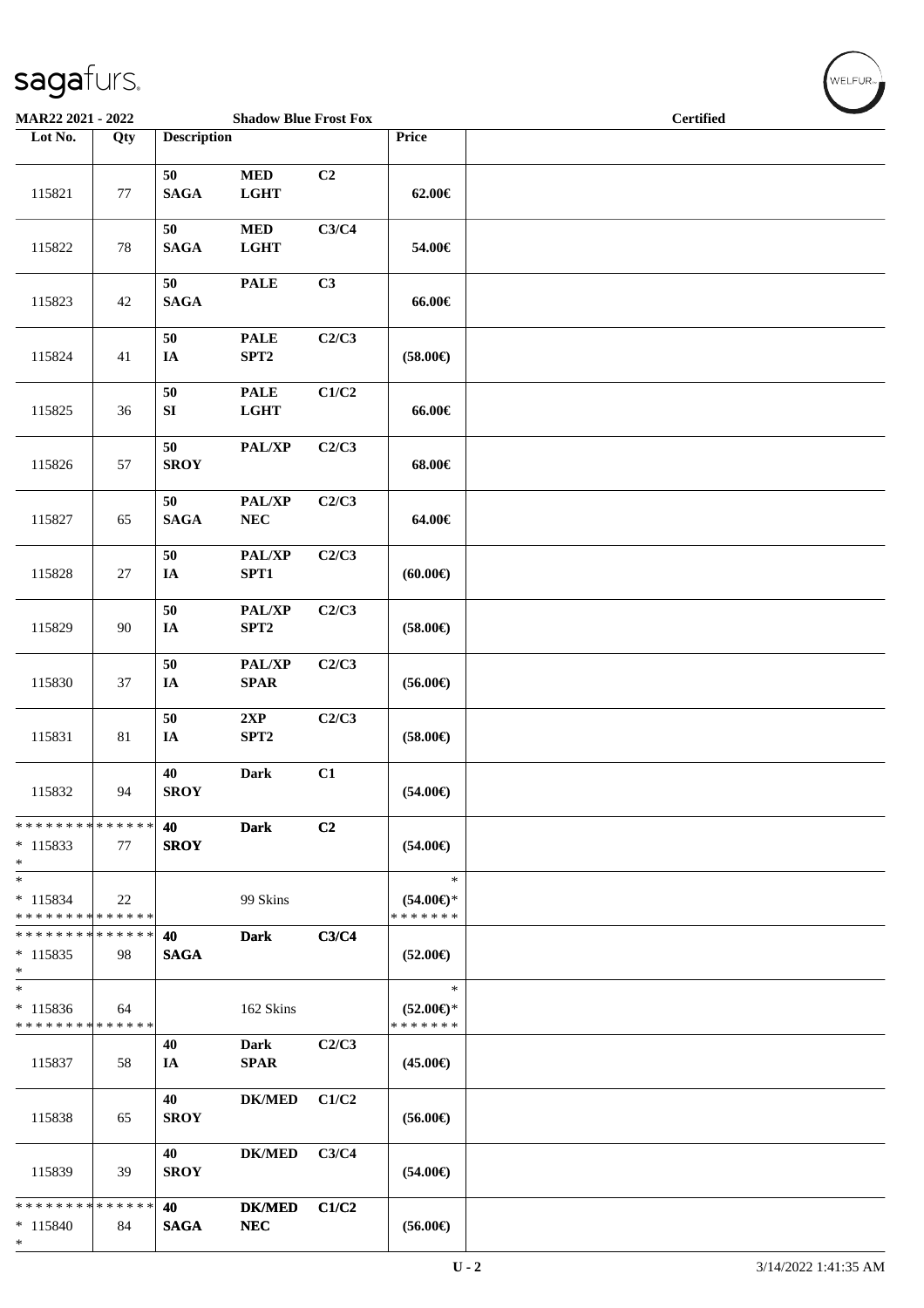| MAR22 2021 - 2022                                                |     |                    | <b>Shadow Blue Frost Fox</b>      |       |                                                | <b>Certified</b> |  |
|------------------------------------------------------------------|-----|--------------------|-----------------------------------|-------|------------------------------------------------|------------------|--|
| Lot No.                                                          | Qty | <b>Description</b> |                                   |       | Price                                          |                  |  |
| $*$<br>$* 115841$<br>* * * * * * * * * * * * * *                 | 27  | 40<br><b>SAGA</b>  | <b>DK/MED</b><br><b>NEC</b>       | C1/C2 | $\ast$<br>$(56.00\epsilon)$ *<br>* * * * * * * |                  |  |
| 115842                                                           | 46  | 40<br><b>SAGA</b>  | <b>DK/MED</b>                     | C3    | $(52.00\epsilon)$                              |                  |  |
| 115843                                                           | 36  | 40<br>IA           | <b>DK/MED</b><br>SPT <sub>2</sub> | C2/C3 | $(48.00\epsilon)$                              |                  |  |
| 115844                                                           | 48  | 40<br>SI           | <b>DK/MED</b>                     | C2/C3 | $(48.00\epsilon)$                              |                  |  |
| * * * * * * * * * * * * * *<br>$* 115845$<br>$*$                 | 98  | 40<br><b>SAGA</b>  | <b>MED</b>                        | C1/C2 | 56.00€                                         |                  |  |
| $*$<br>$* 115846$<br>$*$                                         | 91  |                    | 2                                 |       | $\ast$<br>56.00€*<br>$\ast$                    |                  |  |
| $*$<br>$* 115847$<br>$*$                                         | 91  |                    | 3                                 |       | $\ast$<br>$(56.00ε)$ *<br>$\ast$               |                  |  |
| $\ast$<br>* 115848<br>$*$                                        | 85  |                    | 4                                 |       | $\ast$<br>$(56.00\epsilon)$ *<br>$\ast$        |                  |  |
| $\ast$<br>* 115849<br>* * * * * * * * <mark>* * * * * * *</mark> | 21  |                    | 386 Skins                         |       | $\ast$<br>56.00€*<br>* * * * * * *             |                  |  |
| * * * * * * * * * * * * * * *<br>$*115850$<br>$*$                | 98  | 40<br><b>SAGA</b>  | <b>MED</b>                        | C3/C4 | $(54.00\epsilon)$                              |                  |  |
| $\ast$<br>$* 115851$<br>$*$                                      | 91  |                    | 2                                 |       | $\ast$<br>$(54.00ε)$ *<br>$\ast$               |                  |  |
| $*$<br>* 115852<br>* * * * * * * * * * * * * * *                 | 23  |                    | 212 Skins                         |       | $\ast$<br>$(54.00\epsilon)$ *<br>* * * * * * * |                  |  |
| * * * * * * * * * * * * * * *<br>$*115853$<br>$*$                | 105 | 40<br><b>SAGA</b>  | <b>MED</b><br><b>LGHT</b>         | C2    | 57.00€                                         |                  |  |
| $*$<br>$* 115854$<br>* * * * * * * * * * * * * * *               | 39  |                    | 144 Skins                         |       | $\ast$<br>52.00€*<br>* * * * * * *             |                  |  |
| * * * * * * * * * * * * * * *<br>$*115855$<br>$*$                | 105 | 40<br><b>SAGA</b>  | <b>MED</b><br><b>LGHT</b>         | C3/C4 | 50.00€                                         |                  |  |
| $*$<br>$* 115856$<br>* * * * * * * * * * * * * *                 | 33  |                    | 138 Skins                         |       | $\ast$<br>$(50.00 \in )^*$<br>* * * * * * *    |                  |  |
| 115857                                                           | 78  | 40<br><b>SAGA</b>  | <b>PALE</b><br><b>LGHT</b>        | C1/C2 | 57.00€                                         |                  |  |
| 115858                                                           | 76  | 40<br><b>SROY</b>  | PAL/XP                            | C2/C3 | 62.00€                                         |                  |  |
| 115859                                                           | 83  | 40<br><b>SAGA</b>  | <b>PAL/XP</b><br><b>NEC</b>       | C2/C3 | 56.00€                                         |                  |  |
| 115860                                                           | 71  | 40<br>SI           | PAL/XP                            | C2/C3 | 55.00€                                         |                  |  |

 $(\forall ELFUR_{\text{max}})$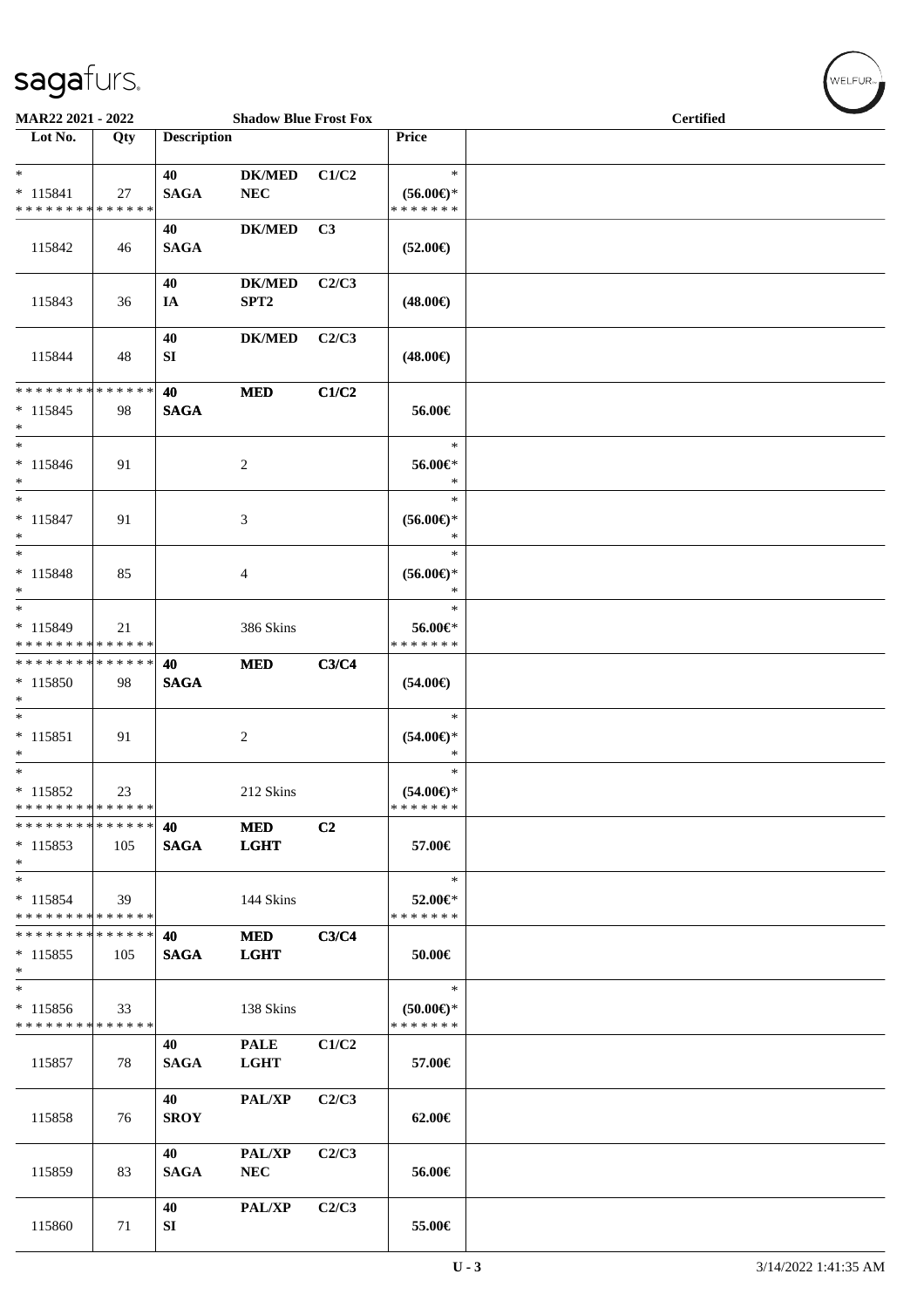| MAR22 2021 - 2022                                                       |     |                              | <b>Shadow Blue Frost Fox</b>                |       |                                                | <b>Certified</b> |  |  |
|-------------------------------------------------------------------------|-----|------------------------------|---------------------------------------------|-------|------------------------------------------------|------------------|--|--|
| Lot No.                                                                 | Qty | <b>Description</b>           |                                             |       | Price                                          |                  |  |  |
| 115861                                                                  | 42  | 40<br><b>SAGA</b>            | $\mathbf{XP}$                               | C3/C4 | 57.00€                                         |                  |  |  |
| 115862                                                                  | 36  | 40<br><b>SAGA</b>            | $\bold{XP}$<br><b>LGHT</b>                  | C2/C3 | 50.00€                                         |                  |  |  |
| 115863                                                                  | 83  | 40<br>SI                     | XP/2XP                                      | C2/C3 | $50.00\in$                                     |                  |  |  |
| 115864                                                                  | 82  | 30<br><b>SAGA</b>            | $\mathbf{X}\mathbf{D}$                      | C1/C2 | $(46.00\epsilon)$                              |                  |  |  |
| 115865                                                                  | 75  | 30<br><b>SAGA</b>            | $\mathbf{X}\mathbf{D}$                      | C3/C4 | $(44.00\epsilon)$                              |                  |  |  |
| 115866                                                                  | 115 | 30<br><b>SAGA</b>            | $\mathbf{X}\mathbf{D}$<br><b>LGHT</b>       | C2/C3 | $(41.00\epsilon)$                              |                  |  |  |
| 115867                                                                  | 100 | 30<br>IA                     | $\bold{X}\bold{D}/\bold{D}\bold{K}$<br>SPT1 | C2/C3 | $(44.00\epsilon)$                              |                  |  |  |
| 115868                                                                  | 58  | 30<br>${\bf SI}$             | $\mathbf{X}\mathbf{D}$                      | C2/C3 | (39.00)                                        |                  |  |  |
| 115869                                                                  | 96  | 30<br><b>SROY</b>            | <b>Dark</b>                                 | C1/C2 | (50.00)                                        |                  |  |  |
| ******** <mark>******</mark><br>$* 115870$<br>$\ast$                    | 98  | 30<br><b>SAGA</b>            | <b>Dark</b>                                 | C2    | $(48.00\epsilon)$                              |                  |  |  |
| $\overline{\phantom{a}^*}$<br>$* 115871$<br>* * * * * * * * * * * * * * | 98  |                              | 196 Skins                                   |       | $\ast$<br>$(48.00\epsilon)$ *<br>* * * * * * * |                  |  |  |
| 115872                                                                  | 47  | 30<br><b>SAGA</b>            | <b>Dark</b>                                 | C3    | $(46.00\in)$                                   |                  |  |  |
| 115873                                                                  | 76  | 30<br><b>SAGA</b>            | <b>Dark</b><br><b>LGHT</b>                  | C3/C4 | $(46.00\epsilon)$                              |                  |  |  |
| 115874                                                                  | 73  | 30<br>IA                     | <b>Dark</b><br>SPT <sub>2</sub>             | C2/C3 | $(44.00\epsilon)$                              |                  |  |  |
| 115875                                                                  | 73  | 30<br>IA                     | <b>Dark</b><br><b>SPAR</b>                  | C2/C3 | 42.00€                                         |                  |  |  |
| 115876                                                                  | 62  | 30<br>SI                     | <b>Dark</b>                                 | C3    | $(44.00\epsilon)$                              |                  |  |  |
| * * * * * * * * * * * * * *<br>$* 115877$<br>$\ast$                     | 119 | 30<br>SI                     | <b>Dark</b><br><b>LGHT</b>                  | C1/C2 | $(42.00\epsilon)$                              |                  |  |  |
| $\ast$<br>* 115878<br>* * * * * * * * * * * * * *                       | 111 |                              | 230 Skins                                   |       | $\ast$<br>$(42.00\epsilon)$ *<br>* * * * * * * |                  |  |  |
| 115879                                                                  | 55  | 30<br>$\mathbf{I}\mathbf{B}$ | <b>Dark</b><br><b>SPAR</b>                  | C2/C3 | $(37.00\epsilon)$                              |                  |  |  |
| 115880                                                                  | 58  | 30<br><b>SAGA</b>            | <b>DK/MED</b><br>${\bf NEC}$                | C2/C3 | $(49.00\epsilon)$                              |                  |  |  |

 $(\sqrt{\text{WELFUR}_{n}})$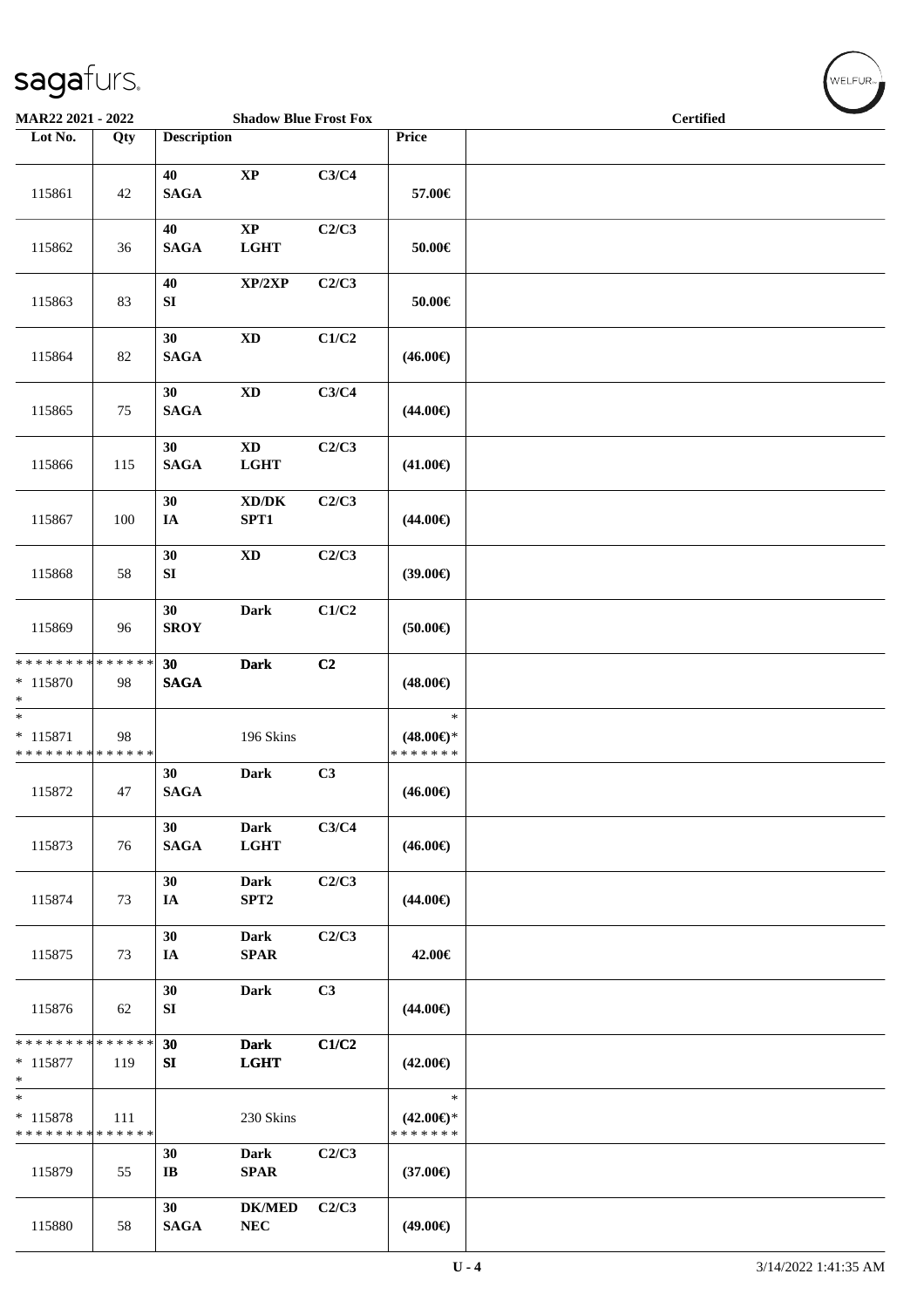| MAR22 2021 - 2022                                  |     |                    | <b>Shadow Blue Frost Fox</b>      |       |                                                | Certified |  |
|----------------------------------------------------|-----|--------------------|-----------------------------------|-------|------------------------------------------------|-----------|--|
| Lot No.                                            | Qty | <b>Description</b> |                                   |       | <b>Price</b>                                   |           |  |
| 115881                                             | 52  | 30<br><b>SROY</b>  | <b>MED</b>                        | C2/C3 | $(54.00\epsilon)$                              |           |  |
| * * * * * * * * * * * * * *<br>$*115882$<br>$*$    | 105 | 30<br><b>SAGA</b>  | <b>MED</b>                        | C1/C2 | 52.00€                                         |           |  |
| $\ast$<br>$* 115883$<br>$\ast$<br>$\ast$           | 99  |                    | 2                                 |       | $\ast$<br>52.00€*<br>$\ast$<br>$\ast$          |           |  |
| * 115884<br>$*$<br>$\ast$                          | 98  |                    | 3                                 |       | 52.00€*<br>∗<br>$\ast$                         |           |  |
| $* 115885$<br>$*$                                  | 98  |                    | 4                                 |       | 52.00€*<br>$\ast$                              |           |  |
| $*$<br>* 115886<br>* * * * * * * * * * * * * *     | 98  |                    | 498 Skins                         |       | $\ast$<br>52.00€*<br>* * * * * * *             |           |  |
| * * * * * * * * * * * * * * *<br>* 115887<br>$*$   | 105 | 30<br><b>SAGA</b>  | <b>MED</b>                        | C3/C4 | (50.00)                                        |           |  |
| $*$<br>* 115888<br>* * * * * * * * * * * * * *     | 30  |                    | 135 Skins                         |       | $\ast$<br>$(50.00 \in )^*$<br>* * * * * * *    |           |  |
| * * * * * * * * * * * * * * *<br>* 115889<br>$*$   | 112 | 30<br><b>SAGA</b>  | <b>MED</b><br><b>LGHT</b>         | C1    | $(49.00\epsilon)$                              |           |  |
| $*$<br>* 115890<br>* * * * * * * * * * * * * *     | 96  |                    | 208 Skins                         |       | $\ast$<br>$(49.00€)$ *<br>* * * * * * *        |           |  |
| * * * * * * * * * * * * * * *<br>* 115891<br>$*$   | 112 | 30<br><b>SAGA</b>  | <b>MED</b><br><b>LGHT</b>         | C2    | $(48.00\epsilon)$                              |           |  |
| $*$<br>* 115892<br>$\ast$                          | 105 |                    | 2                                 |       | $\ast$<br>$(48.00\epsilon)$ *<br>$\ast$        |           |  |
| $\ast$<br>$*115893$<br>* * * * * * * * * * * * * * | 34  |                    | 251 Skins                         |       | $\ast$<br>$(48.00\epsilon)$ *<br>* * * * * * * |           |  |
| 115894                                             | 66  | 30<br><b>SAGA</b>  | <b>MED</b><br><b>LGHT</b>         | C3/C4 | $(48.00\epsilon)$                              |           |  |
| * * * * * * * * * * * * * *<br>$*115895$<br>$\ast$ | 98  | 30<br>IA           | <b>MED</b><br>SPT1                | C2/C3 | $(49.00\epsilon)$                              |           |  |
| $*$<br>* 115896<br>* * * * * * * * * * * * * *     | 24  |                    | 122 Skins                         |       | $\ast$<br>$(49.00€)$ *<br>* * * * * * *        |           |  |
| 115897                                             | 38  | 30<br>IA           | MED/PAL C2/C3<br>SPT <sub>2</sub> |       | $(47.00\epsilon)$                              |           |  |
| 115898                                             | 92  | 30<br>IA           | MED/PAL C2/C3<br><b>SPAR</b>      |       | $(47.00\epsilon)$                              |           |  |
| * * * * * * * * * * * * * *<br>* 115899<br>∗       | 112 | 30<br>SI           | <b>MED</b>                        | C2/C3 | $(48.00\epsilon)$                              |           |  |
| $\ast$<br>* 115900<br>* * * * * * * * * * * * * *  | 58  |                    | 170 Skins                         |       | $\ast$<br>$(48.00\epsilon)$ *<br>* * * * * * * |           |  |

 $(w$ elfur $\overline{\phantom{a}}$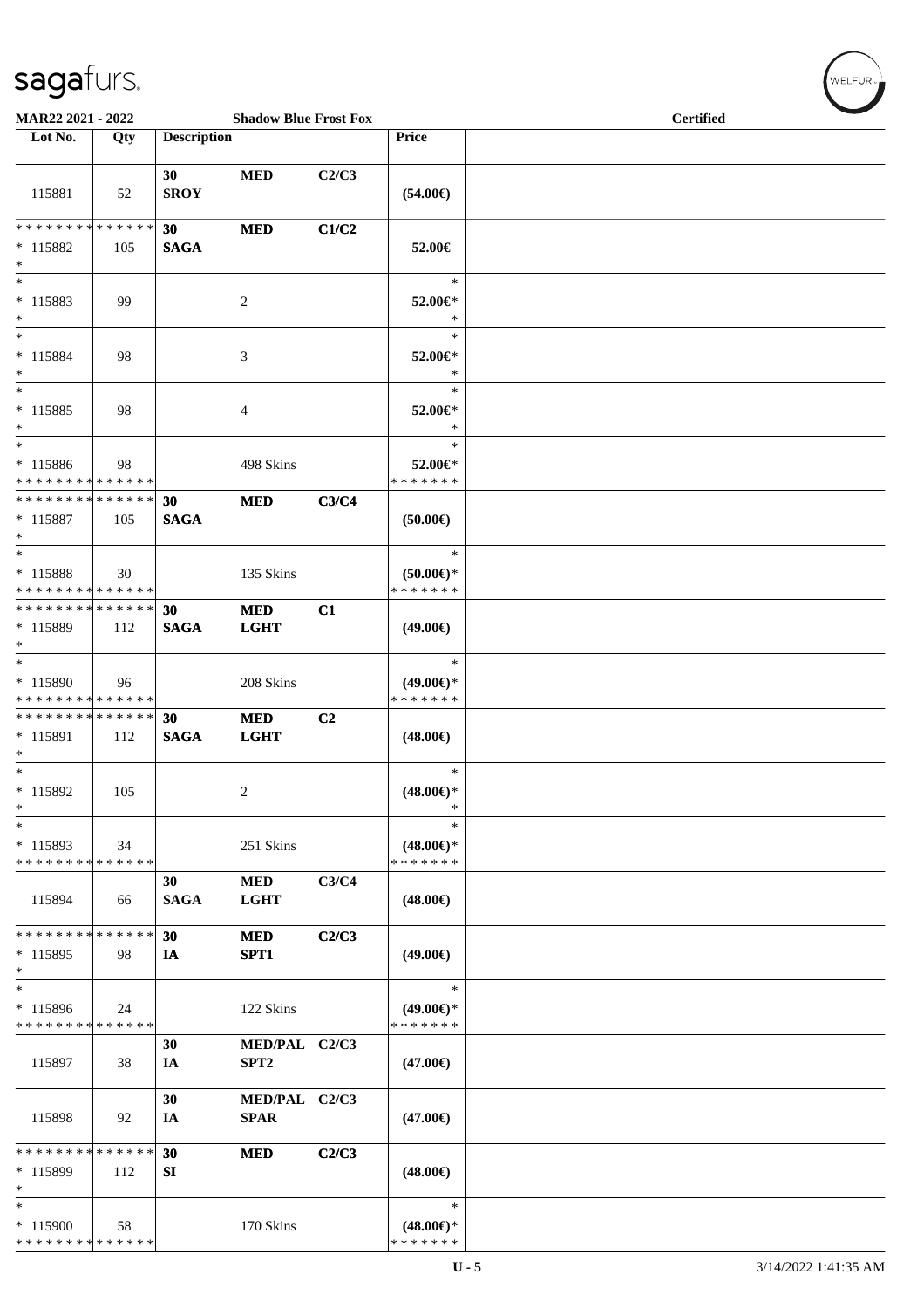| MAR22 2021 - 2022                                     |                      |                       | <b>Shadow Blue Frost Fox</b>   |       |                                                | $\overline{\phantom{a}}$<br><b>Certified</b> |  |  |
|-------------------------------------------------------|----------------------|-----------------------|--------------------------------|-------|------------------------------------------------|----------------------------------------------|--|--|
| Lot No.                                               | Qty                  | <b>Description</b>    |                                |       | Price                                          |                                              |  |  |
| 115901                                                | 65                   | 30<br>$\mathbf{SAGA}$ | <b>PALE</b>                    | C1/C2 | 59.00€                                         |                                              |  |  |
| 115902                                                | 36                   | 30<br><b>SAGA</b>     | <b>PALE</b>                    | C3/C4 | $50.00\in$                                     |                                              |  |  |
| 115903                                                | 80                   | 30<br><b>SAGA</b>     | <b>PALE</b><br><b>LGHT</b>     | C2    | 49.00€                                         |                                              |  |  |
| 115904                                                | 36                   | 30<br><b>SROY</b>     | PAL/XP                         | C2/C3 | 60.00€                                         |                                              |  |  |
| 115905                                                | 37                   | 30<br><b>SAGA</b>     | PAL/XP<br>${\bf NEC}$          | C2/C3 | 52.00€                                         |                                              |  |  |
| 115906                                                | 53                   | 30<br><b>SAGA</b>     | XP/2XP                         | C2/C3 | 52.00€                                         |                                              |  |  |
| 115907                                                | 37                   | 30<br><b>SAGA</b>     | XP/2XP<br><b>LGHT</b>          | C2/C3 | 49.00€                                         |                                              |  |  |
| 115908                                                | 71                   | 30<br>${\bf SI}$      | XP/2XP                         | C2/C3 | 49.00€                                         |                                              |  |  |
| 115909                                                | 78                   | 20<br>$\mathbf{SAGA}$ | $\mathbf{X}\mathbf{D}$         | C2/C3 | $(36.00\epsilon)$                              |                                              |  |  |
| 115910                                                | 88                   | 20<br><b>SAGA</b>     | $\mathbf{X}\mathbf{D}$<br>LGHT | C2/C3 | $(34.00\epsilon)$                              |                                              |  |  |
| * * * * * * * * * * * * * * *<br>$* 115911$<br>$\ast$ | 112                  | 20<br><b>SAGA</b>     | <b>Dark</b>                    | C3/C4 | $(38.00\epsilon)$                              |                                              |  |  |
| $*$<br>* 115912<br>$\ast$                             | 98                   |                       | $\overline{\mathbf{c}}$        |       | $\ast$<br>$(38.00\epsilon)$ *<br>$\ast$        |                                              |  |  |
| $\ast$<br>$* 115913$<br>* * * * * * * * * * * * * *   | 23                   |                       | 233 Skins                      |       | $\ast$<br>$(38.00\epsilon)$ *<br>* * * * * * * |                                              |  |  |
| * * * * * * * *<br>$* 115914$<br>$\ast$               | * * * * * *  <br>119 | 20<br><b>SAGA</b>     | <b>Dark</b><br><b>LGHT</b>     | C1/C2 | 36.00€                                         |                                              |  |  |
| $*$<br>$* 115915$<br>$*$                              | 112                  |                       | 2                              |       | $\ast$<br>$(36.00\epsilon)$ *<br>∗             |                                              |  |  |
| $*$<br>$* 115916$<br>* * * * * * * * * * * * * *      | 41                   |                       | 272 Skins                      |       | $\ast$<br>$(36.00€)$ *<br>* * * * * * *        |                                              |  |  |
| * * * * * * * * * * * * * * *<br>* 115917<br>$*$      | 119                  | 20<br><b>SAGA</b>     | <b>Dark</b><br><b>LGHT</b>     | C3/C4 | $(35.00\epsilon)$                              |                                              |  |  |
| $\ast$<br>* 115918<br>* * * * * * * * * * * * * *     | 69                   |                       | 188 Skins                      |       | $\ast$<br>$(35.00\epsilon)$ *<br>* * * * * * * |                                              |  |  |
| 115919                                                | 57                   | 20<br><b>SROY</b>     | $DK/MED$                       | C1/C2 | $(46.00\epsilon)$                              |                                              |  |  |
| 115920                                                | 43                   | 20<br><b>SROY</b>     | <b>DK/MED</b>                  | C3/C4 | $(44.00\epsilon)$                              |                                              |  |  |

WELFUR<sub>\*</sub>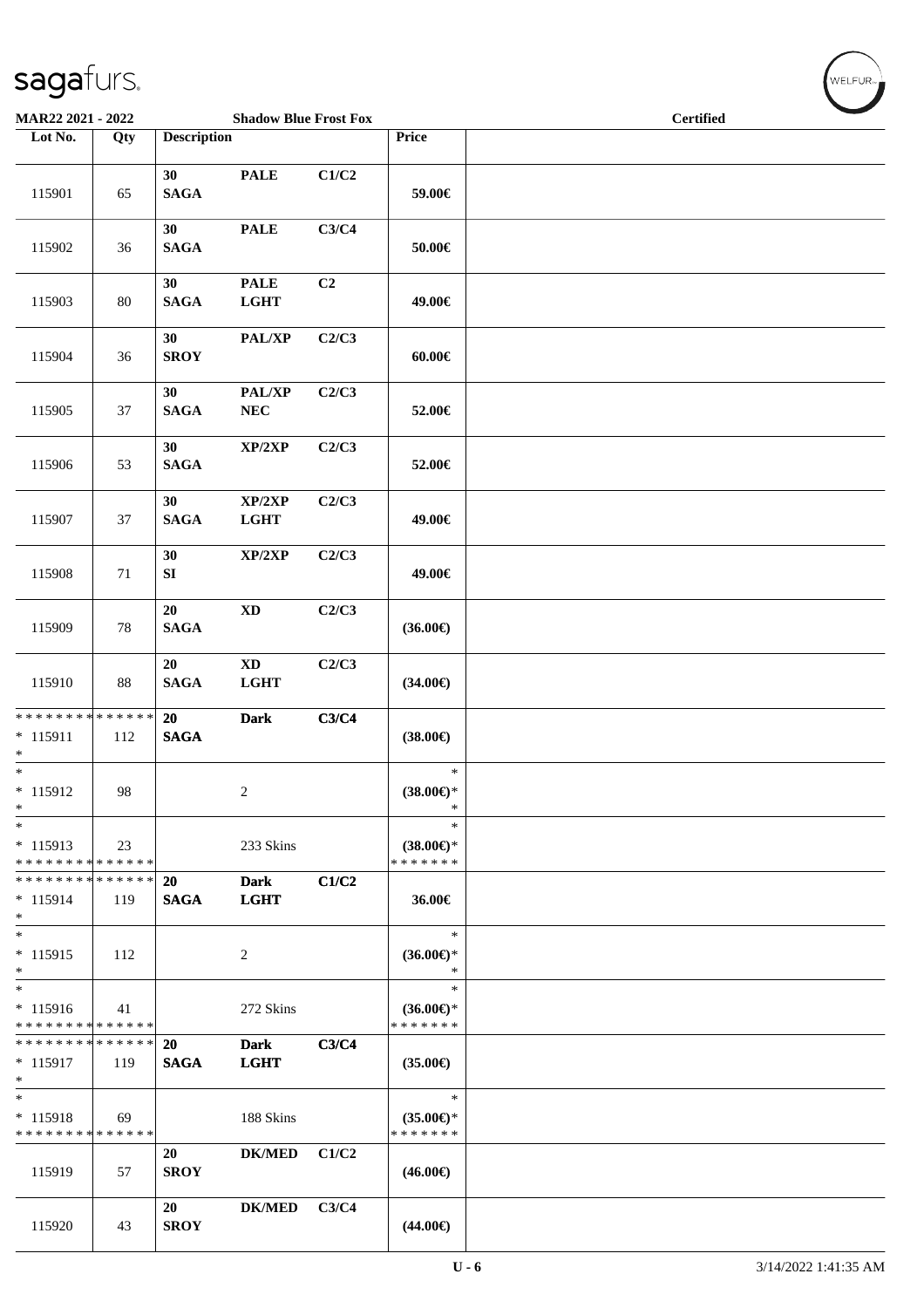| MAR22 2021 - 2022                                                     |     |                          | <b>Shadow Blue Frost Fox</b> |       |                                                | <b>Certified</b> |
|-----------------------------------------------------------------------|-----|--------------------------|------------------------------|-------|------------------------------------------------|------------------|
| Lot No.                                                               | Qty | <b>Description</b>       |                              |       | Price                                          |                  |
| 115921                                                                | 64  | 20<br><b>SAGA</b>        | <b>DK/MED</b><br><b>NEC</b>  | C2/C3 | $(40.00\epsilon)$                              |                  |
| 115922                                                                | 114 | 20<br>IA                 | <b>DK/MED</b><br>SPT1        | C2/C3 | $(38.00\epsilon)$                              |                  |
| 115923                                                                | 57  | 20<br>IA                 | <b>DK/MED</b><br><b>SPAR</b> | C2/C3 | $(34.00\epsilon)$                              |                  |
| 115924                                                                | 116 | 20<br>SI                 | $DK/MED$                     | C2/C3 | $(38.00\epsilon)$                              |                  |
| * * * * * * * * * * * * * *<br>$* 115925$<br>$*$                      | 112 | 20<br><b>SAGA</b>        | <b>MED</b>                   | C1/C2 | 44.00€                                         |                  |
| $*$<br>* 115926<br>$\ast$                                             | 105 |                          | $\overline{c}$               |       | $\ast$<br>44.00€*<br>$\ast$                    |                  |
| $*$<br>$* 115927$<br>$*$                                              | 105 |                          | 3                            |       | $\ast$<br>44.00€*<br>*                         |                  |
| $\overline{\phantom{0}}$<br>$* 115928$<br>* * * * * * * * * * * * * * | 101 |                          | 423 Skins                    |       | $\ast$<br>44.00€*<br>* * * * * * *             |                  |
| * * * * * * * * * * * * * * *<br>* 115929<br>$*$                      | 112 | 20<br><b>SAGA</b>        | <b>MED</b>                   | C3/C4 | $(42.00\epsilon)$                              |                  |
| $*$<br>$*115930$<br>$*$                                               | 105 |                          | 2                            |       | $\ast$<br>$(42.00\epsilon)$ *<br>$\ast$        |                  |
| $*$<br>$* 115931$<br>******** <mark>******</mark>                     | 42  |                          | 259 Skins                    |       | $\ast$<br>$(42.00\epsilon)$ *<br>* * * * * * * |                  |
| * * * * * * * * * * * * * * *<br>* 115932<br>$*$                      | 119 | 20<br><b>SAGA</b>        | <b>MED</b><br><b>LGHT</b>    | C3/C4 | 38.00€                                         |                  |
| $*$<br>$*115933$<br>* * * * * * * * * * * * * *                       | 32  |                          | 151 Skins                    |       | $\ast$<br>$(38.00\epsilon)$ *<br>* * * * * * * |                  |
| * * * * * * * * * * * * * * *<br>* 115934<br>$*$                      | 112 | <b>20</b><br><b>SAGA</b> | <b>PALE</b>                  | C1/C2 | 44.00€                                         |                  |
| $*$<br>$*115935$<br>* * * * * * * * * * * * * *                       | 48  |                          | 160 Skins                    |       | $\ast$<br>44.00€*<br>* * * * * * *             |                  |
| 115936                                                                | 83  | 20<br><b>SAGA</b>        | <b>PALE</b>                  | C3/C4 | $(42.00\epsilon)$                              |                  |
| 115937                                                                | 83  | 20<br><b>SAGA</b>        | <b>PALE</b><br><b>LGHT</b>   | C1/C2 | $(40.00\epsilon)$                              |                  |
| 115938                                                                | 48  | 20<br><b>SAGA</b>        | <b>PALE</b><br><b>LGHT</b>   | C3/C4 | $(38.00\epsilon)$                              |                  |
| 115939                                                                | 66  | 20<br><b>SROY</b>        | PAL/XP                       | C2/C3 | 46.00€                                         |                  |
| 115940                                                                | 122 | 20<br><b>SAGA</b>        | PAL/XP<br>NEC                | C2/C3 | 43.00€                                         |                  |

 $\left(\begin{smallmatrix} \mathsf{WELFLR}_{\mathbb{W}}\end{smallmatrix}\right)$